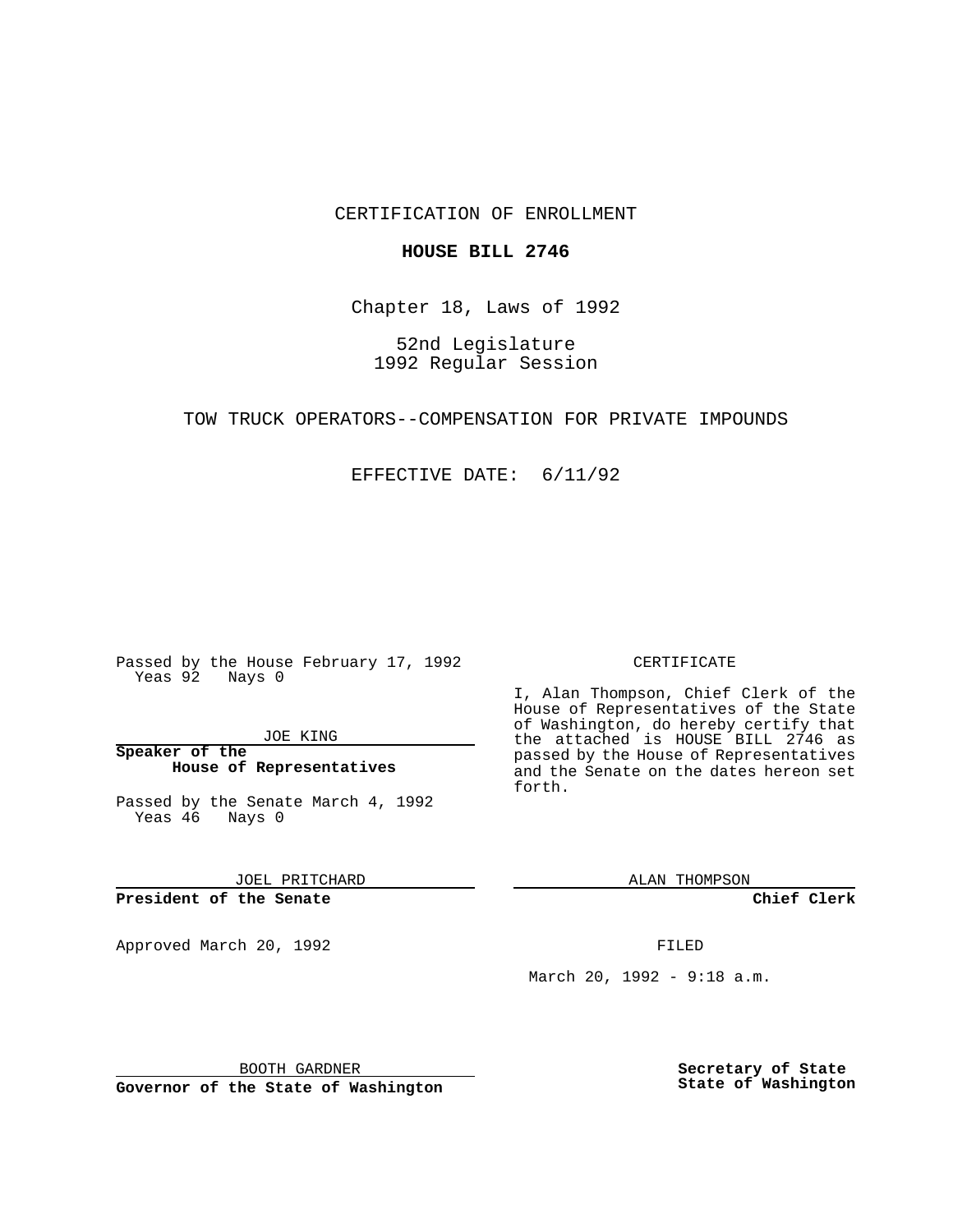## **HOUSE BILL 2746** \_\_\_\_\_\_\_\_\_\_\_\_\_\_\_\_\_\_\_\_\_\_\_\_\_\_\_\_\_\_\_\_\_\_\_\_\_\_\_\_\_\_\_\_\_\_\_

\_\_\_\_\_\_\_\_\_\_\_\_\_\_\_\_\_\_\_\_\_\_\_\_\_\_\_\_\_\_\_\_\_\_\_\_\_\_\_\_\_\_\_\_\_\_\_

Passed Legislature - 1992 Regular Session

**State of Washington 52nd Legislature 1992 Regular Session By** Representatives Zellinsky, R. Fisher, Ballard, Van Luven and Ferguson

Read first time 01/27/92. Referred to Committee on Transportation.

1 AN ACT Relating to payment of charges for private impounds; 2 amending RCW 46.55.035; and adding a new section to chapter 46.55 RCW.

3 BE IT ENACTED BY THE LEGISLATURE OF THE STATE OF WASHINGTON:

4 **Sec. 1.** RCW 46.55.035 and 1989 c 111 s 4 are each amended to read 5 as follows:

6 (1) No registered tow truck operator may:

 (a) Except as authorized under section 2 of this act, ask for or receive any compensation, gratuity, reward, or promise thereof from a person having control or possession of private property or from an agent of the person authorized to sign an impound authorization, for or on account of the impounding of a vehicle;

12 (b) Be beneficially interested in a contract, agreement, or 13 understanding that may be made by or between a person having control or